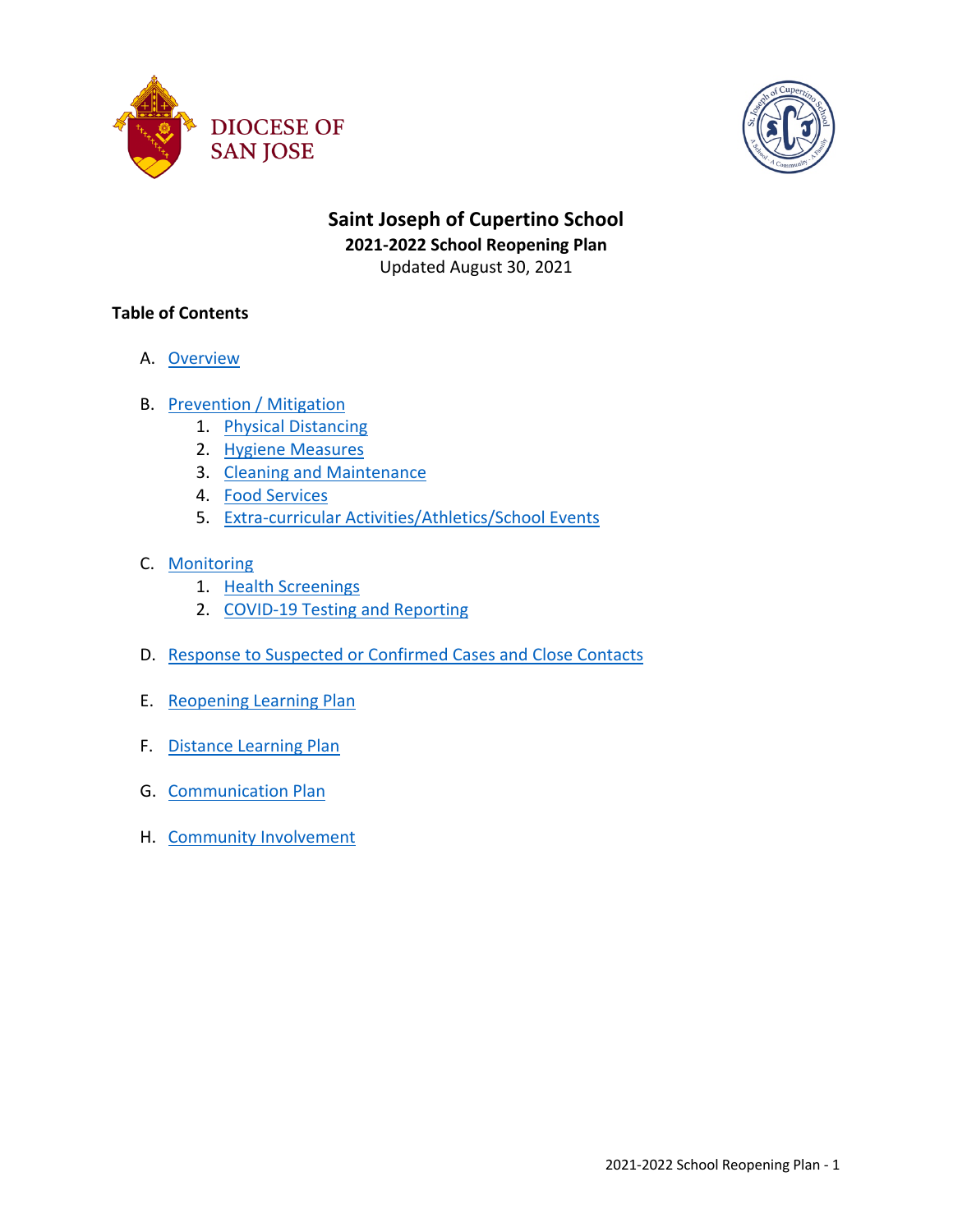# **A. Overview**

The framework for reopening school campuses is based on what is currently known about the transmission and severity of COVID-19 (Coronavirus). The Diocese of San José, in consultation with the Centers for Disease Control and Prevention (CDC), the California Department of Public Health (CDPH), and the Santa Clara County Public Health Department (SCCPHD), will update the framework as needed and as additional information becomes available.

The goals of the 2021-2022 School Plan are to:

- Safeguard the health of the students, parents, employees, and their families
- Reduce the risk of spreading disease in the community
- Ensure ongoing, accessible, high-quality ministry

While the framework for reopening school campuses applies to all elementary schools in the Diocese of San Jose, the protocols included within it are specific to the context of each location. All site-based protocols must comply with the most current order of the Santa Clara County Public Health Department (or the State order if it is more restrictive) and should be responsive to the needs of the local community.

The framework is not exhaustive nor is it a substitute for any existing safety and health-related regulatory requirements for schools. As the COVID-19 situation continues, it is imperative for school leaders to remain current on changes to public health guidance and state/local orders and maintain consistent communication with the school community.

- Santa Clara County Public Health Department
- California Department of Public Health
- Centers for Disease Control and Prevention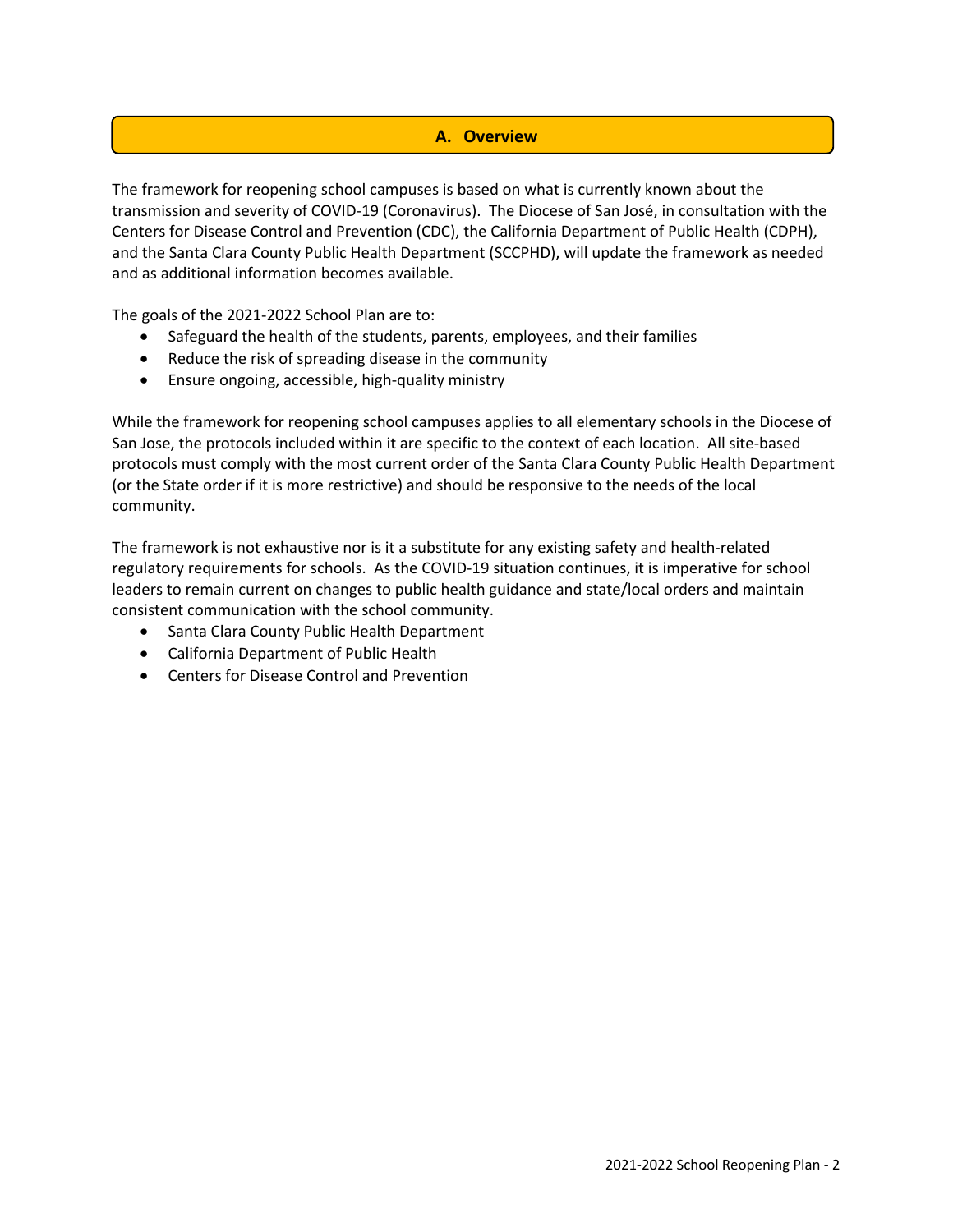# **B. Prevention / Mitigation**

# **B.1. Physical Distancing**

Physical distancing is no longer required when inside the classroom for instruction (instead masks and ventilation, particularly open doors/windows, are prioritized).

Physical distancing is required when eating. Outdoor eating is strongly recommended.

**Please refer to the specific requirements, recommendations, and considerations in the Reopening of Santa Clara County K-12 Schools as well as the CDPH guidance when designing school-specific protocols.**

#### **School Protocols for Physical Distancing – Arrival/Dismissal**

#### **Arrival**

At this time, morning extended care will be offered. Separate protocols will be used for arrival and dismissal.

Families will be assigned a staggered arrival time to mitigate the effect of crowding.

ParentSquare, the home-school communication service, has been configured to use as a health screening for parents to complete before arriving to school.

Parents need to fill-out the COVID health screening form in ParentSquare before 7:45 a.m. before arriving at school.

Cars drive in through one access point to control traffic. Parents are to remain in cars and to wear a face covering. The check-in area is near the southeast corner of the parking lot. If the health form has been completed and student(s) can attend school, a staff member (practicing physical distancing with face covering) will indicate that the student may exit the car wearing a face covering. Students are to be dropped off in the presence of a staff member in the designated areas in front of the school or near the grassy field. If the form hasn't been completed, parent will need to park, use his/her own mobile device to complete the form from the car, and get back in line. Once admitted, student will pass through main entrance gate and procced to his/her assigned lunch area. When entering the classroom, a staff member wearing a face covering will instruct the child to sanitize his/her hands. If there is a line to enter the classroom, student will wait in designated spot outside of the classroom (their assigned lunch spot) that is spaced six feet from other designated spots. Staff will monitor student arrival to prevent crowding.

Preschool families with elementary students will drop off their elementary student and then park the car. Preschool families must wear a face covering and maintain a six-foot physical distance from others as they walk their preschool student to preschool for check in.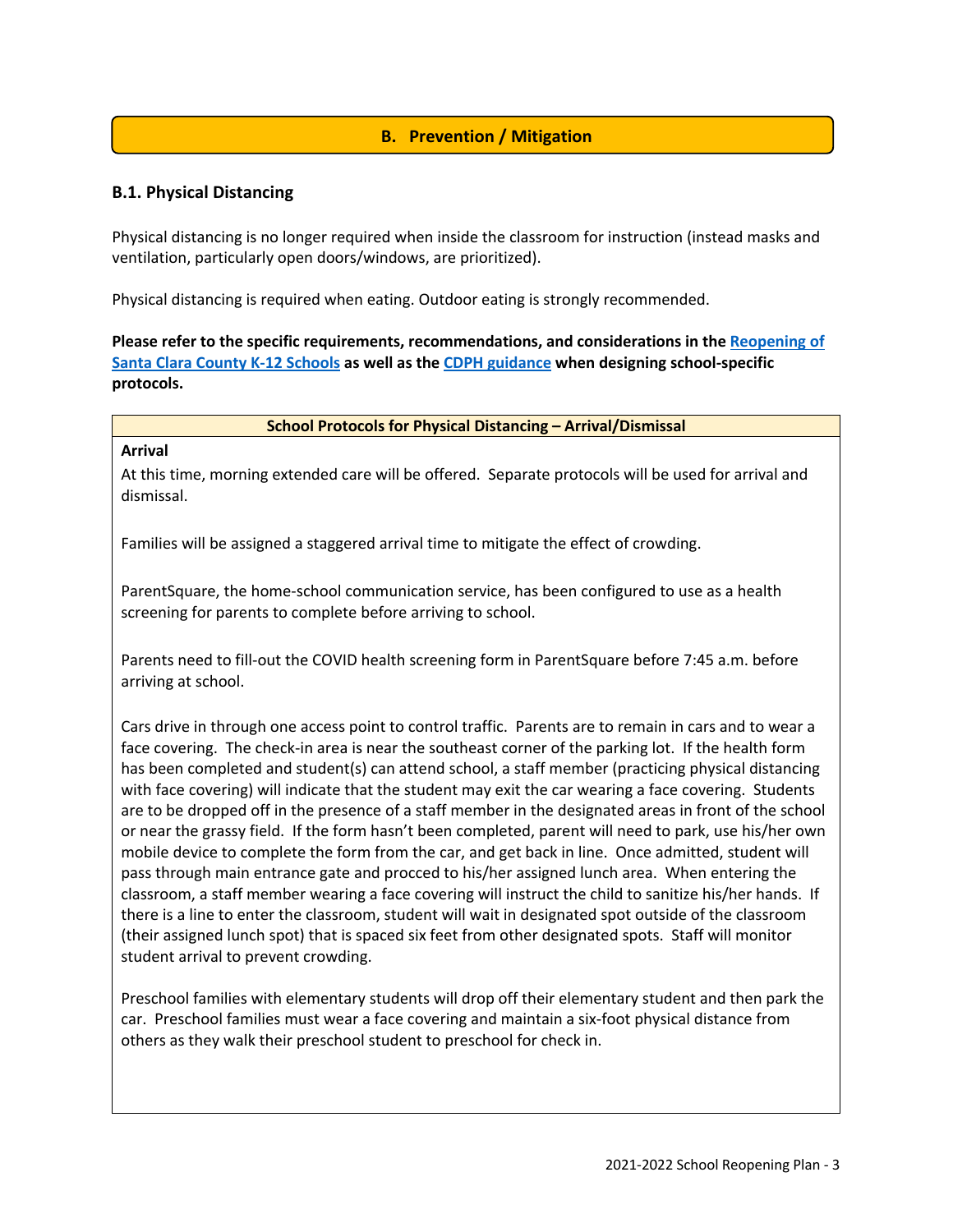## **Late Arrivals**

Late arrivals are the exceptions and are permitted for essential appointments like doctor appointments. When a late arrival is needed, parents need to fill-out the COVID health screening form in ParentSquare before 7:45 a.m. before arriving at school. Parent drives to designated area in front of the school office and calls via mobile phone to let school staff know that a student is waiting to be admitted on campus. School staff will affirm if the symptom health check form has been completed. If so, staff will indicate if the child can be admitted to campus. Staff with face covering practicing six-foot physical distancing will supervise student from car to classroom. Staff will instruct the child to sanitize his/her hands when student arrives in classroom. If there is a line to enter the classroom, student will wait in designated spot outside of the classroom (their assigned lunch spot) that is spaced six feet from other designated spots.

## **Dismissal**

Families will be assigned a pick-up time to mitigate crowding.

Parents will be provided with placards with their family name and grades. Parents will make their placard visible when arriving on campus. Students will remain in their stable group and line up with masks and six-foot physical distance on the grassy field in a designated area. Parents will park in a loading zone near the grassy field and remain in car while wearing a face covering. Staff members practicing six-foot physical distancing and wearing a face covering will monitor for child(ren) safety and crowding. In the case of inclement weather, students will be dismissed from the classroom upon parent arrival.

Physical distancing signs will be posted in front of school and in hallways/corridors.

## **Early Dismissals**

When needed, parents can pick children up early for essential appointments. The parent will drive to designated area in front of the school office and call via mobile phone to let school staff know that the parent is here to pick up a student early. The staff calls student's classroom and instructs student to come to the school office. Staff wearing a face covering and practicing six-foot physical distance escorts student to parent car.

Arrival/Dismissal Map with designated routes and parking spaces will be communicated to school parents and are available upon parent request.

The arrival and dismissal schedule will be determined based on the number of students whose families elect to use the on-campus option. 30 minutes has been set aside for arrival and 30 minutes for departure. The schedule will be set to evenly distribute the number of drop off and pick ups throughout the 30-minute period as to minimize crowding.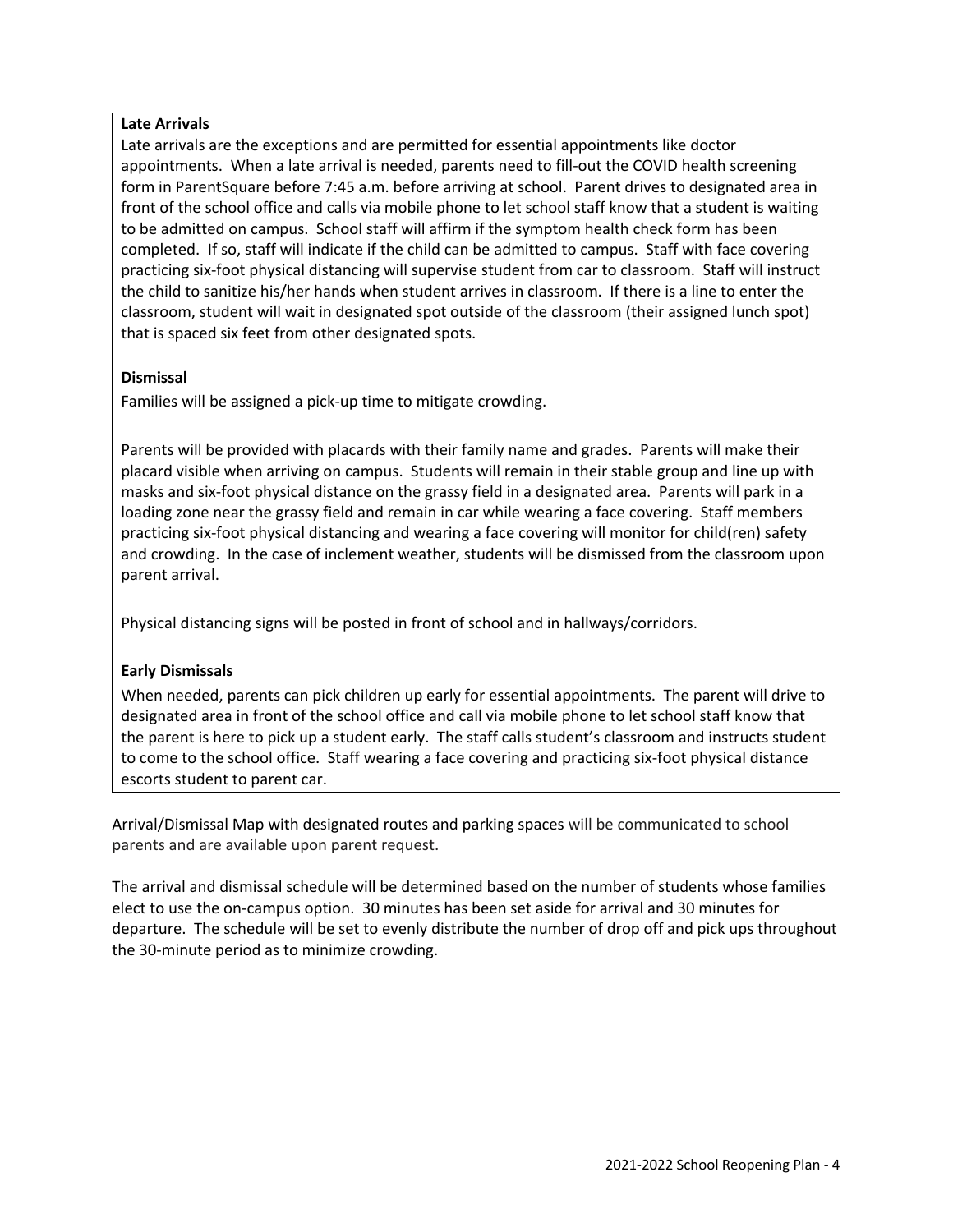#### **School Protocols for Physical Distancing – Restrooms**

Restroom capacity is determined by the number of sinks in the restroom. Sinks are the limiting factor in the restrooms.

Students will wear face coverings to use the restroom.

All students will have a personal restroom tag. Students will hang tag on hooks outside of the bathroom. Each bathroom will have a number of hooks that is equal to the number of sinks available. Once the hooks are all taken up, students will form a line using floor markings that are 6 feet apart. When a student exits the restroom, the student retrieves his/her tag and the next student in line may enter and use the restroom after hanging tag.

During high use times, staff members with face covering and six-foot physical distance will monitor bathroom queues.

A schedule for bathroom use will be set for break periods.

Physical distancing signs will be posted in front of and in bathrooms.

Handwashing signs will be posted in in bathrooms.

Restroom schedules and maps will be communicated to school parents and are available upon parent request. Current restrooms include: a boys' and girls' restroom near the flagpole with a capacity of two each, a boys' and girls' restroom near the kindergarten with a capacity of two each, and a boys' and girls' restroom in the upper grade courtyard with a capacity of six each.

#### **School Protocols for Physical Distancing – Recess**

Based on guidance from the SCCPHD, a schedule for playground has been created. The schedule will allow access one stable group at a time. Students must sanitize/wash hands before and after use. The playground schedule will be communicated to school parents and is available upon parent request.

Students will wash hands before eating snack/going out to recess

The field and blacktop area will be sectioned off and a schedule for areas has been created when more than one set of students is at recess to ensure students remain with their stable group. Areas have been designated that are at least 10 feet from each other.

Snack will be at lunch tables for lower grades. Outside when appropriate. Tables to be disinfected before and after use. Additional picnic tables have been brought into the courtyards as needed.

Students wash hands when returning from recess.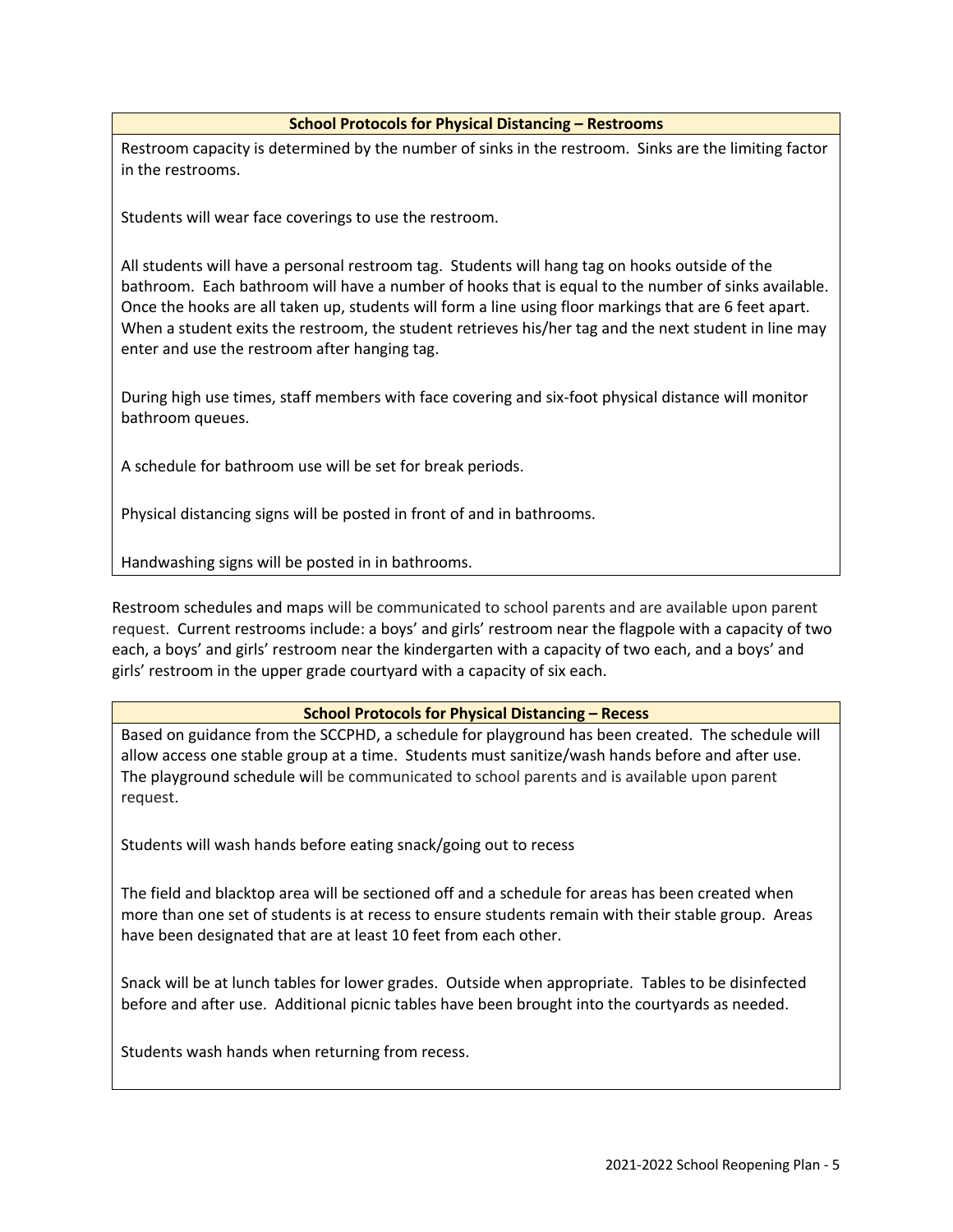Recess supervisors will carry first aid kits that include hand sanitizer, face coverings, and gloves. Recess supervisors will wear a face covering and maintain a six-foot physical distance except in an emergency.

#### **School Protocols for Physical Distancing – Lunch**

At this time, lunch service will be provided by a commercial vendor. Only one stable group will be allowed in the parish hall to retrieve hot lunch at a time. Stable groups will maintain a minimum of 10 feet of distance from other stable groups during hot lunch pick up.

A lunch seating map has been developed based on the number of students whose families decide to use the on-campus option. Students will remain in their stable groups during lunch. Tables can be added to allow for more distancing at lunch. Tables will have additional signage to promote physical distancing. When students go to lunch recess, the School Protocols for Physical Distancing – Recess, listed above will be used. For lunch recess students will remain in their stable group and not mixing with other stable groups. Play areas will be assigned. The schedule will be communicated to school parents and is available upon parent request.

Physical distancing is required when eating. Outdoor eating will occur to all extents possible.

Students are to wash hands before lunch.

Students will eat lunch and wash hands after lunch and head to recess.

Tables disinfected before and after lunch.

Lunch Map has been developed based on the number of students whose families decide to use the oncampus option. Tables can be added to allow for more distancing at lunch. Tables will have additional signage to promote physical distancing. Lunch map will be communicated to school parents and are available upon parent request.

Lunch Schedule is 12:00/12:20-1:00/1:10 including lunch recess

| <b>School Protocols for Physical Distancing - Hallways/Walkways</b> |  |
|---------------------------------------------------------------------|--|
|---------------------------------------------------------------------|--|

Face coverings required when in hallways and walkways.

Lockers will be cordoned off and not used.

All hallways and walkways are outdoors, most are covered.

Waiting areas (the student's assigned lunch spot) have been established to enter the classroom.

The pathways have been set up for traffic to follow the traditional "right hand" (veer to the right) movement between locations.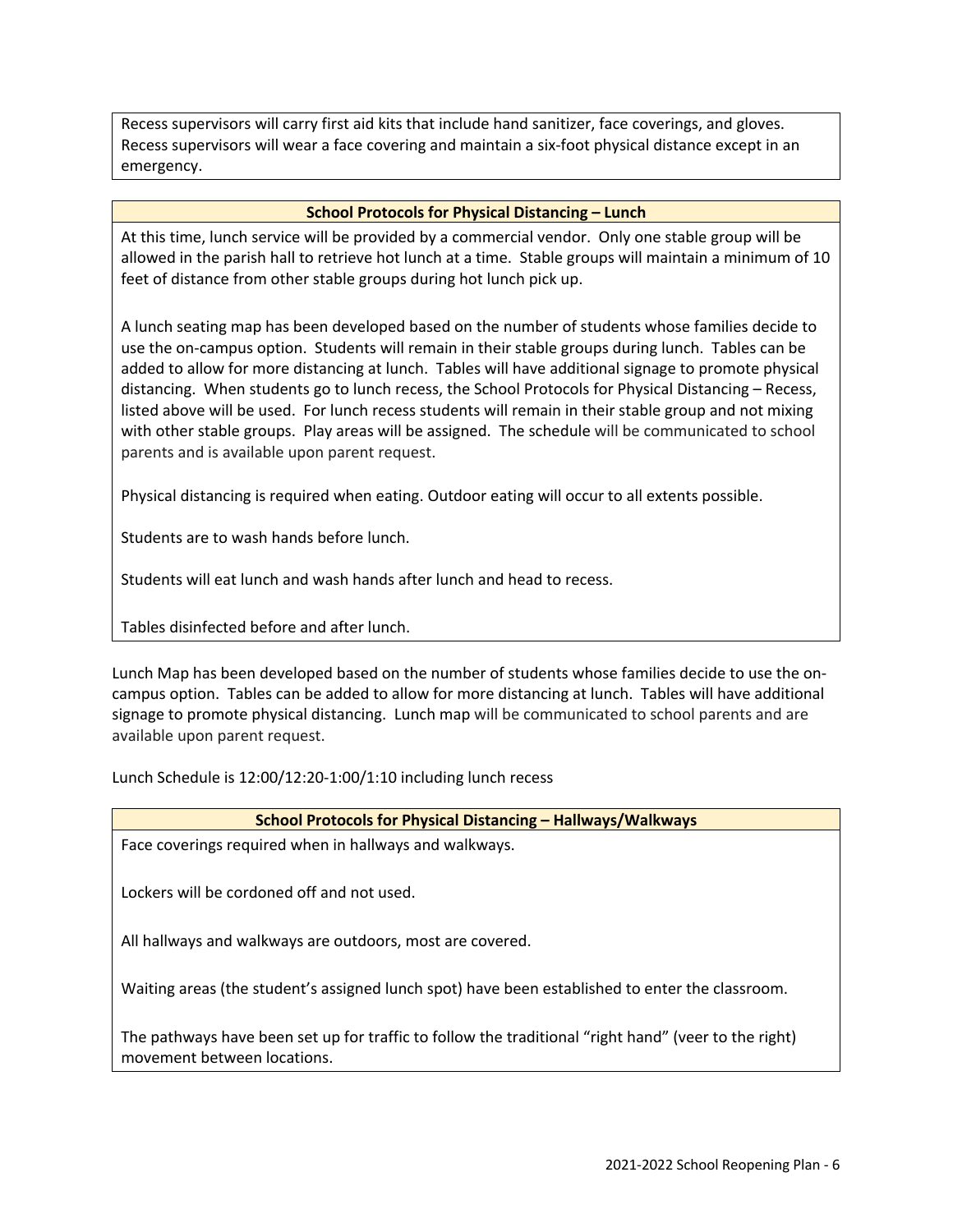Campus Map with Hallway/Walkway Routes has been developed based on the number of families who choose the on-campus option for their child(ren). Campus maps will be communicated to school parents and is available upon parent request.

Transition Schedules for arrival, recess, lunch, lunch recess, and dismissal have been developed based on the number of families who choose the on-campus option for their child(ren) and will be communicated to school parents and are available upon parent request.

## **School Protocols for Physical Distancing – Classrooms**

Stable groups will be used in the classroom when possible. Employees may move between stable groups if needed for instruction or supervision. Staff that is not in the stable group, will maintain a six-foot distance from stable groups to all extents possible. When possible, substitute teachers will maintain six-foot physical distancing in stable groups.

Physical distancing is no longer required when inside the classroom for instruction (instead masks and ventilation, particularly open doors/windows, are prioritized).

Face coverings are required for all students and for all staff members.

Staff members will maintain physical distance of six feet from other staff members to all extents possible.

Students all have the supplies that they need so sharing of high-touch materials has been greatly reduced. Seating charts will be established to ensure close contacts are minimized and easily identifiable. Desks will all be orientated in the same direction.

Doors and windows will remain open in classrooms to all extents possible. Air filters in classroom furnaces have been upgraded in all classrooms to a MERV rating of 13 when possible. Air purifiers have been purchased for classrooms.

To all extents possible substitute teachers will be limited to work with specific stable groups.

When practicable, staff will move class to outside.

Touchless thermometer is available in the School Office

Hand sanitizer and disinfectant spray available in each classroom with staff monitoring safe usage of hand sanitizer. Only staff will use the disinfectant spray.

Signage about how to use hand sanitizer, signage about maintaining physical distancing of six feet when possible, wearing a face covering will be posted in all classrooms.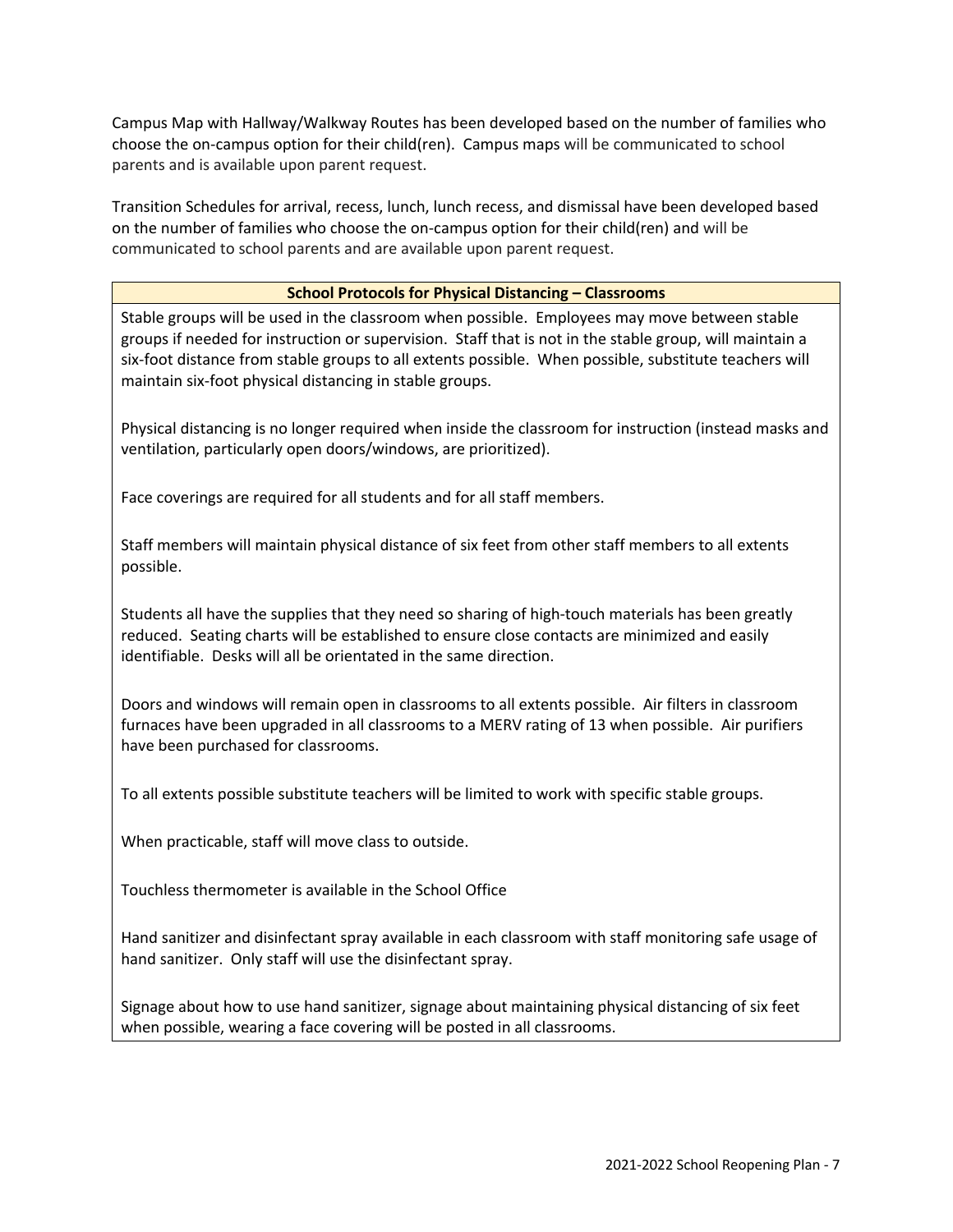Classroom maps have been developed based on the number of families who choose the on-campus option for their child(ren) and will be communicated to school parents and are available upon parent request.

### **School Protocols for Physical Distancing – Front Office**

Front office capacity is two visitors. Signage will be posted on door. Physical distancing reminders will be displayed on the floor. Hand sanitizer available in front office. Visitors will need face coverings and will need to complete a health survey. Only visitors for essential needs will be allowed on campus.

Plexiglass has been installed between secretary's desk and public facing area. The assistant secretary is being relocated to the back office. A cup of sanitized pens and cup for "used" pens is being provided and "used" pens will be sanitized on a regular basis.

Seating has been removed from the front office.

Front office doors will remain open to the extent practicable.

A plan has been developed to keep sick children supervised outside in front of the office in a covered area, separated from all others.

A Front Office Map, including seating and walkway routes has been developed and will be communicated to school parents and are available upon parent request.

## **School Protocols for Physical Distancing – Non-Classroom Settings**

#### **Library**

The library will be used. The school protocols for physical distancing – Classroom Settings will be used.

## **Physical Education**

Outdoor activities will be used whenever possible, with appropriate physical distancing. The use of shared physical education equipment will be limited in favor of physical activities that require less contact with surfaces and allow for greater physical distancing. Cloth face coverings must be worn during physical education classes. Activities that require heavy exertion will only be conducted outside in a physically distanced manner without face coverings. Students should take a break from exercise if any difficulty in breathing is noted and should change their face covering if it becomes wet and sticks to the student's face and obstructs breathing. Physical education staff will carry first aid kits that include hand sanitizer, face coverings, and gloves.

## **Bus Transportation**

Bus transportation is not used.

## **Emergency Drills**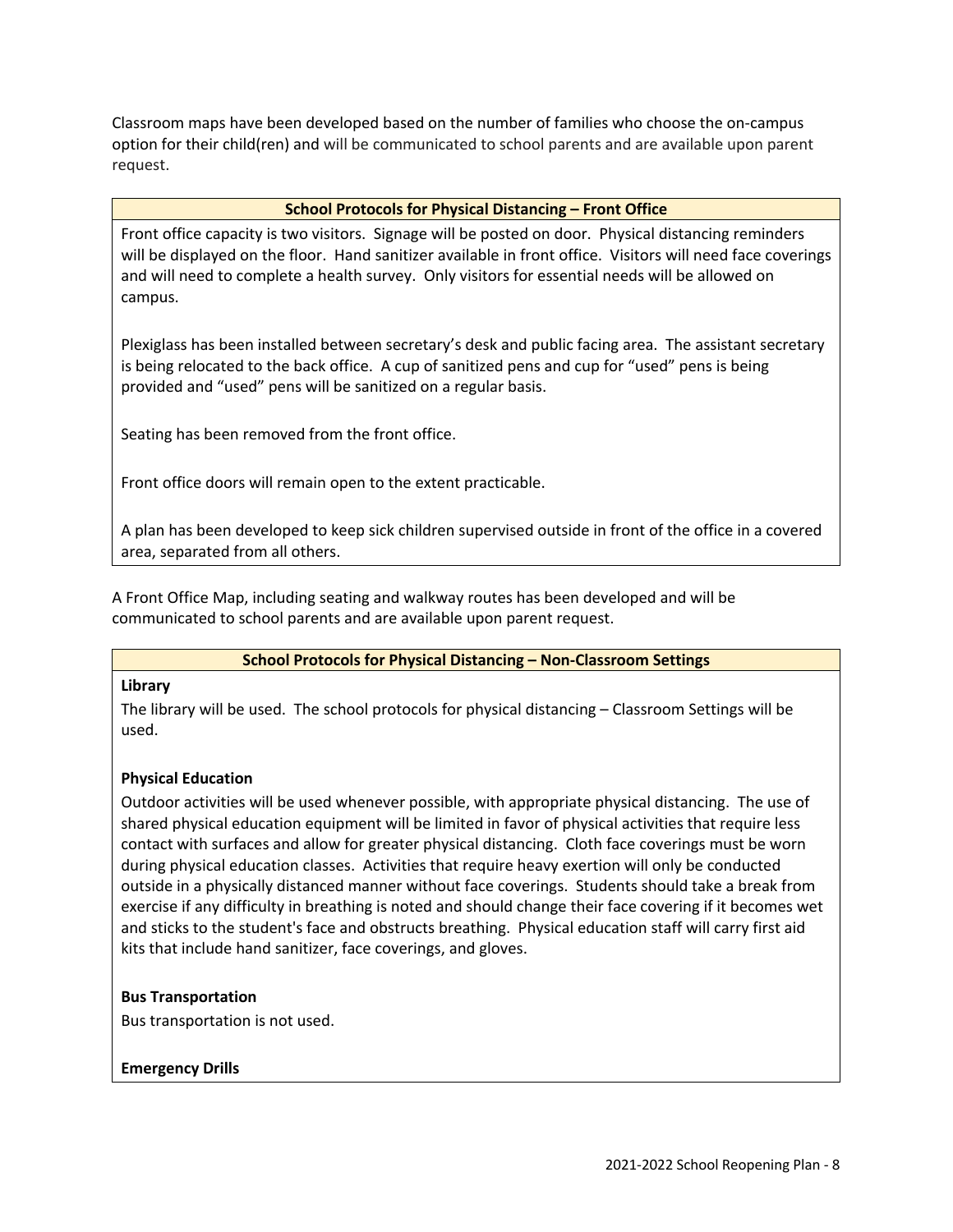The nature of emergency fire drills is that every class remains in their own stable group during egress. Classes typically gather on the grassy field for attendance. During the pandemic, stable groups will now line up practicing six feet physical distancing with masks on and stable groups will place themselves at a minimum of 10 feet away from other stable groups.

## **Copy Room**

The limit of staff in the copy room is two staff members.

## **Staff Restrooms**

There is a limit of one staff member per staff bathroom.

# **Staff Gatherings**

Staff is not permitted to gather in any indoor spaces such as break rooms and offices. Staff gathering is reserved for essential meetings such as faculty meetings and staff meetings.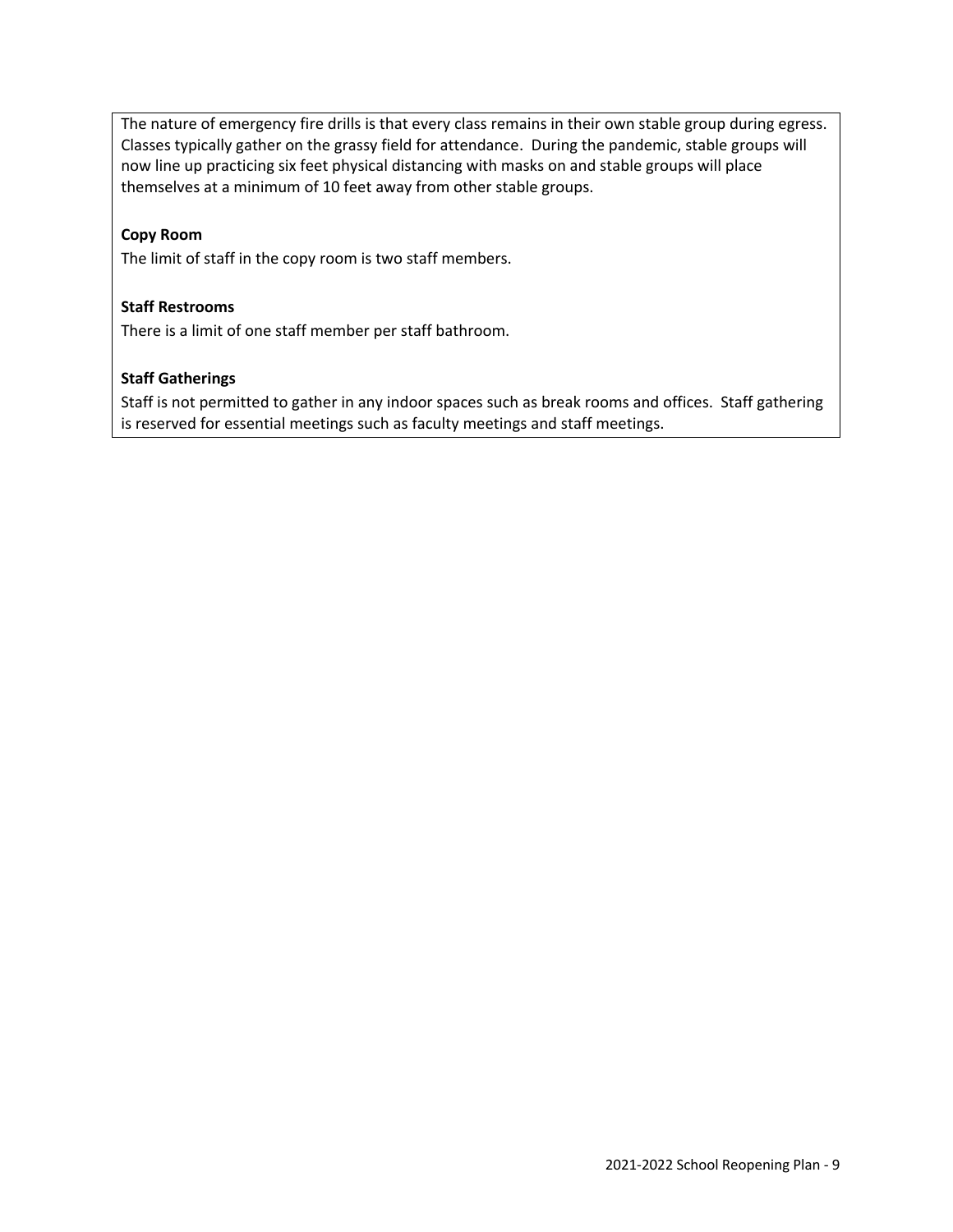# **B.2. Hygiene Measures**

The CDC and local health departments recommend that schools explicitly teach and reinforce healthy hygiene practices for students and staff, including washing hands, avoiding contact with one's eyes, nose, and mouth, and covering coughs and sneezes.

**Please refer to the specific requirements, recommendations, and considerations in the Reopening of Santa Clara County K-12 Schools as well as the CDPH guidance when designing school-specific protocols.**

| <b>School Protocols for Promoting Healthy Hygiene Practices</b>                                                                                                                                                                                                                                       |  |  |
|-------------------------------------------------------------------------------------------------------------------------------------------------------------------------------------------------------------------------------------------------------------------------------------------------------|--|--|
| Explicit instruction of healthy hygiene practices                                                                                                                                                                                                                                                     |  |  |
| Explicit instructions on how to wash hands, cough, and avoid touching one's eyes, nose, and<br>mouth will be given at the start of the on-campus period and whenever students are added to<br>the on-campus model. Videos and in class demonstrations by teachers and administration<br>will be used. |  |  |
| Training dates will be recorded by classroom teachers.                                                                                                                                                                                                                                                |  |  |
| Reinforcing healthy hygiene practices<br>Explicit instructions on how to wash hands, cough, and avoid touching one's eyes, nose, and<br>٠<br>mouth.                                                                                                                                                   |  |  |
| Reminders to have students and staff to wash their hands after coughing and sneezing.<br>٠<br>Frequent reminders on these practices in classroom by teacher, and through virtual<br>$\bullet$<br>assemblies/PA announcements in addition to signage.                                                  |  |  |
| Drinking fountains have been turned off and students are encouraged to bring personal<br>$\bullet$<br>reusable water bottles.                                                                                                                                                                         |  |  |
| Focused reminders are scheduled after long weekends and holiday breaks.<br>$\bullet$                                                                                                                                                                                                                  |  |  |
| Staff and student contact with high-touch surfaces will be minimized by keeping doors open<br>$\bullet$<br>when possible.                                                                                                                                                                             |  |  |
| <b>Face Coverings</b>                                                                                                                                                                                                                                                                                 |  |  |
| Teachers and staff                                                                                                                                                                                                                                                                                    |  |  |
| All adults must wear a cloth face covering at all times while on campus, except while<br>$\circ$<br>eating or drinking.                                                                                                                                                                               |  |  |
| Staff excluded from this requirement are those that require respiratory protection<br>$\circ$<br>according to Cal/OSHA standards. Staff who are unable to wear a face covering for<br>medical reasons shall not be assigned duties that require close contact with students.                          |  |  |
| If staff experiences difficulty wearing his/her face covering, the individual will be<br>$\circ$<br>allowed to remove his/her face covering for a short period of time.                                                                                                                               |  |  |
| Replacement disposable face coverings are available in the school office. However,<br>$\circ$<br>cloth face coverings are encouraged to due to the global shortage of medical masks<br>needed for healthcare professionals.                                                                           |  |  |
| <b>Students</b>                                                                                                                                                                                                                                                                                       |  |  |
| All students (kindergarten through 8th grade) are required to wear cloth face<br>$\circ$<br>coverings:                                                                                                                                                                                                |  |  |
| while arriving and departing from school campus;<br>٠                                                                                                                                                                                                                                                 |  |  |

■ in any area inside of the classroom (except when eating, or drinking);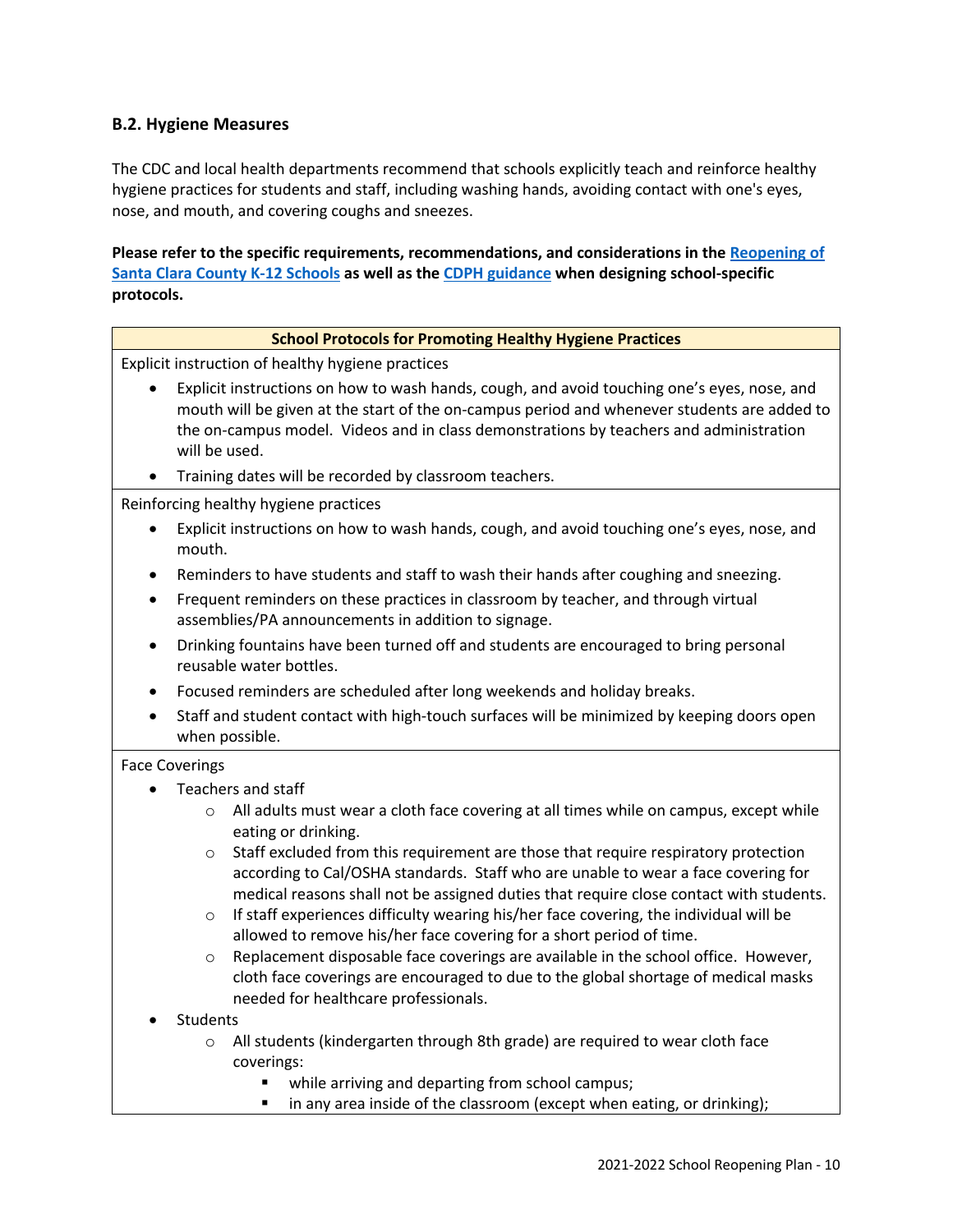in any area outside of the classroom (except when eating, or drinking);

- $\circ$  Students excluded from face covering requirements include: (1) anyone who has trouble breathing or is unconscious, incapacitated, or otherwise unable to remove the covering without assistance and (2) students with special needs who are unable to tolerate a face covering.
- $\circ$  Signage will be posted in high visibility areas to remind students and staff of (1) when and where face coverings are required and (2) appropriate use of face coverings.
- o Expectations for use of face coverings at school and how to wash face coverings will be communicated to all staff and families. Furthermore, all staff and families will be trained on how to properly use face coverings at school and how to wash face coverings.
- o Students, particularly younger elementary school students, will be educated on the rationale and proper use of face coverings.
- $\circ$  Replacement disposable face coverings are available in the school office. However, cloth face coverings are encouraged to due to the global shortage of medical masks needed for healthcare professionals.
- $\circ$  If a student experiences difficulty wearing his/her face covering, the individual will be allowed to remove his/her face covering for a short period of time.

Note – Face shields are not recommended as a replacement for face coverings given concerns over their ability to minimize droplet spread to others. However, teachers and other staff may consider using face shields in combination with face coverings when in the classroom to further reduce the risk of transmission. Teachers may consider using face coverings with clear windows during phonological instruction to enable students to see the teacher's mouth and in settings where a face covering poses a barrier to communicating with a student who is hearing impaired or a student with a disability.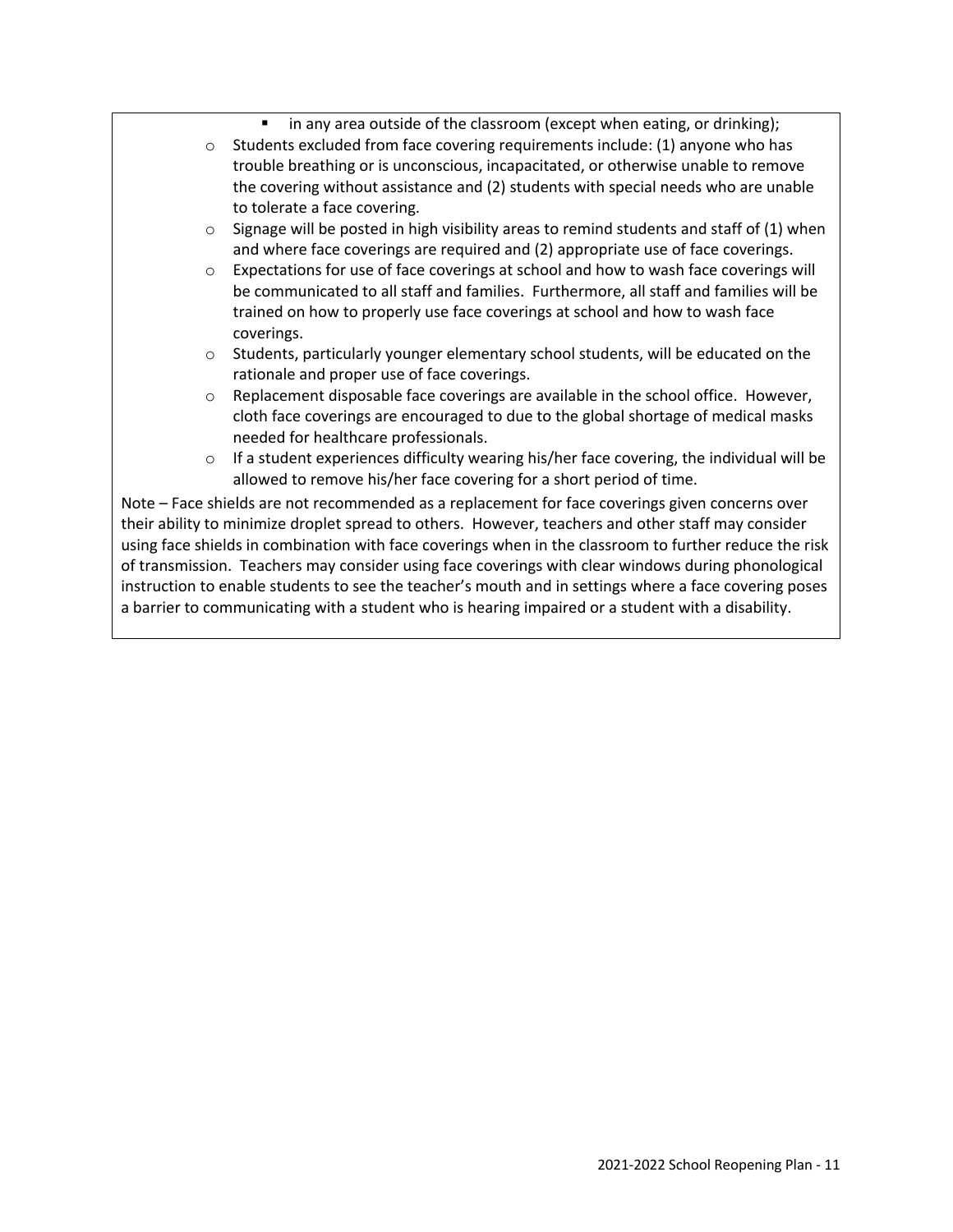# **B.3. Cleaning and Maintenance**

Health departments recommend frequent cleaning and sanitation of high touch surfaces and indoor spaces. When choosing cleaning products, use those approved for use against COVID-19 on the Environmental Protection Agency (EPA)-approved list "N" and follow product instructions.

In addition, resource/equipment sharing should be limited to all extents practicable. Drinking fountains should be suspended or replaced with refillable water bottle stations.

**Please refer to the specific requirements, recommendations, and considerations in the Reopening of Santa Clara County K-12 Schools as well as the CDPH guidance when designing school-specific protocols.**

| <b>School Sanitation Protocol</b> |                                                            |                                                                                |  |
|-----------------------------------|------------------------------------------------------------|--------------------------------------------------------------------------------|--|
| Category                          | Frequency/Schedule                                         | Person(s) Responsible                                                          |  |
| Classrooms                        | Deep Sanitation - As needed<br>Spot Sanitation - As needed | Deep Sanitation - Custodial<br>staff<br>Spot Sanitation - Classroom<br>Teacher |  |
| Shared equipment/resources        | After Use – As needed                                      | Classroom Teacher                                                              |  |
| Shared Spaces (hall, gym, etc.)   | After Use – As needed                                      | Custodial Staff                                                                |  |
| <b>Front Office</b>               | Deep Sanitation - As needed<br>After use – As needed       | Deep Sanitation - Custodial<br>staff<br>Spot Sanitation - Secretary            |  |
| High touch surfaces               | After Use - As needed                                      | Classroom Teacher                                                              |  |
| Restrooms                         | <b>Twice Daily</b>                                         | Custodial Staff                                                                |  |

Adequate training and personal protective equipment will be provided to protect custodial staff who will be cleaning and disinfecting areas used by any sick person. To reduce risk of exposure, custodial staff will wait 24 hours before cleaning and disinfecting. If it is not possible to wait 24 hours, custodial staff wait as long as practicable.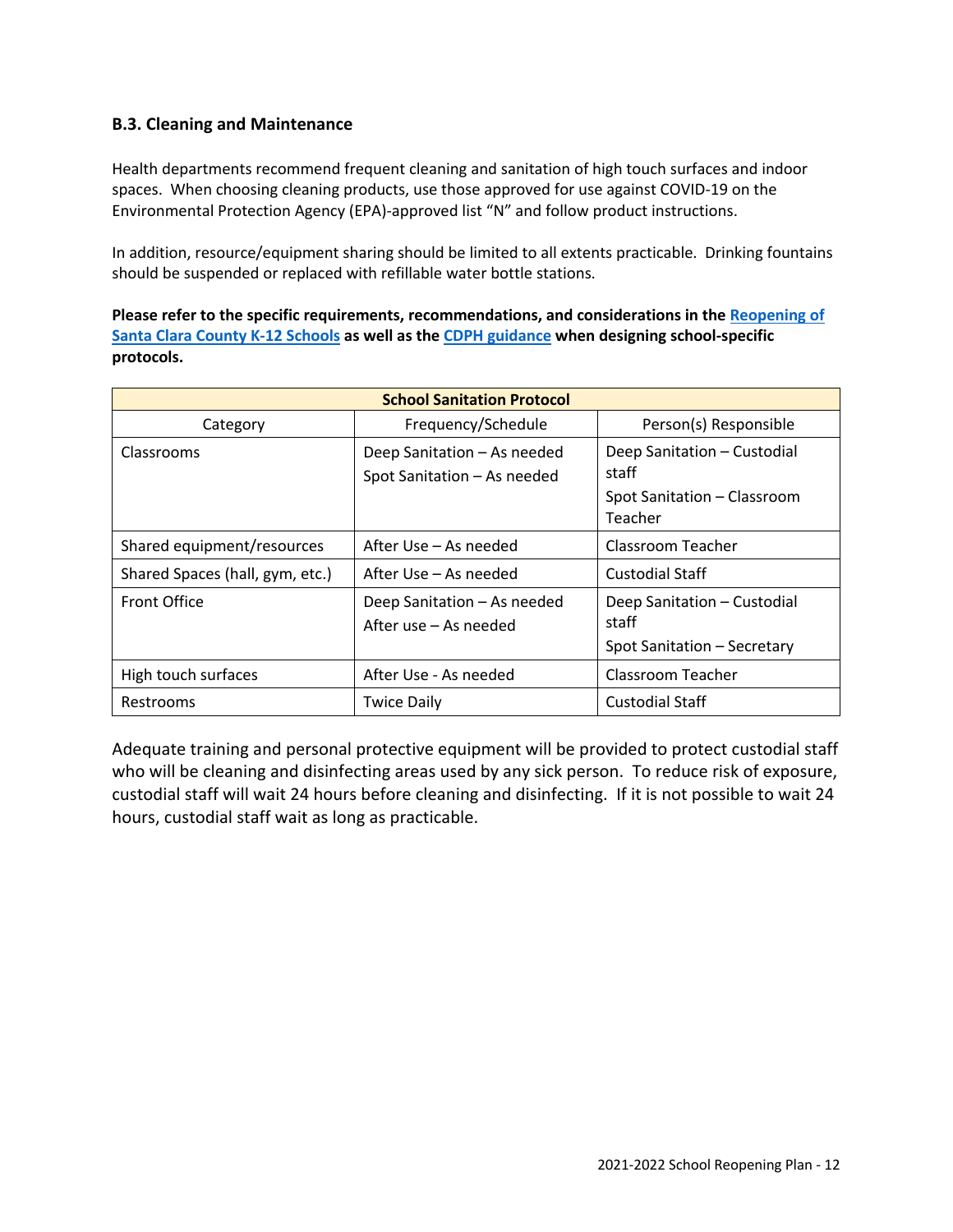# **B.4. Food Service**

**Please refer to the specific requirements, recommendations, and considerations in the Reopening of Santa Clara County K-12 Schools as well as the CDPH guidance when designing school-specific protocols.**

Please note that SCC also requires schools to follow the guidelines provided by the County Department of Environmental Health to prevent transmission of COVID-19 in food facilities.

#### **School Protocols for Student Food Service**

At this time, lunch service will be provided by a commercial vendor.

#### **School Protocols for Adult Food Service**

At this time, lunch service will be provided by a commercial vendor. Adults are served from the same area as students. Adults will need to maintain a six-foot physical distance from students and each other at all times. The chairs from the break room have been removed and staff cannot eat in the break room. Staff is not allowed to gather in other rooms to eat lunch. Staff is encouraged to eat meals outdoors.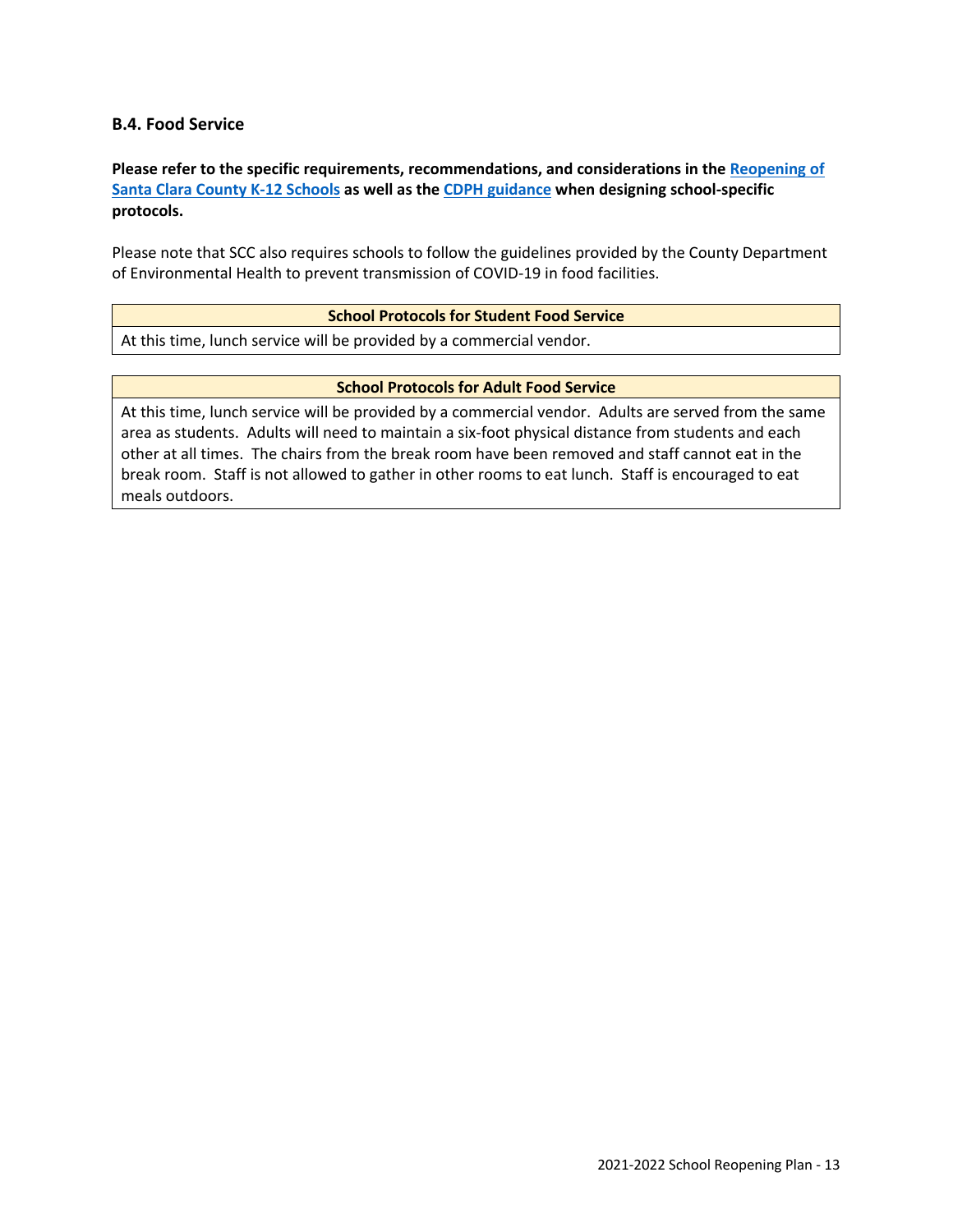# **B.5. Extended Care/Extra-curricular Activities/Athletics/School Events**

**Please refer to the specific requirements, recommendations, and considerations in the Reopening of Santa Clara County K-12 Schools as well as the CDPH guidance when designing school-specific protocols.**

*Please note* - School events and after-school activities must follow all physical distancing and stable group requirements. Field trips will not be taken at this time. Athletics may resume, but at the time of publication, competitions between schools are postponed until November 1.

#### **School Protocol for School Events**

In person school events are limited to small group parent gatherings to essential meetings. Meetings will be conducted via Zoom whenever possible. Large group parent gatherings are limited to essential needs. They will be conducted outside to all extents possible. Masks must be worn when inside or outside. If food is served, distance between families must be maintained. Attendance will not be mandatory. If students are present, events are limited to outdoors and attendance is not mandatory.

#### **School Protocol for Extended Care**

Extended care will be provided and will use the school protocol for re-opening to all extents possible.

#### **School Protocol for Extra-Curricular Activities**

Extracurricular activities will be offered as needed and will use the school protocol for re-opening to all extents possible.

## **School Protocol for Athletics**

To prioritize the safe return of all students to campus and to develop protocols based on the updated athletic guidelines, competitions between schools will not take place at the start of the year.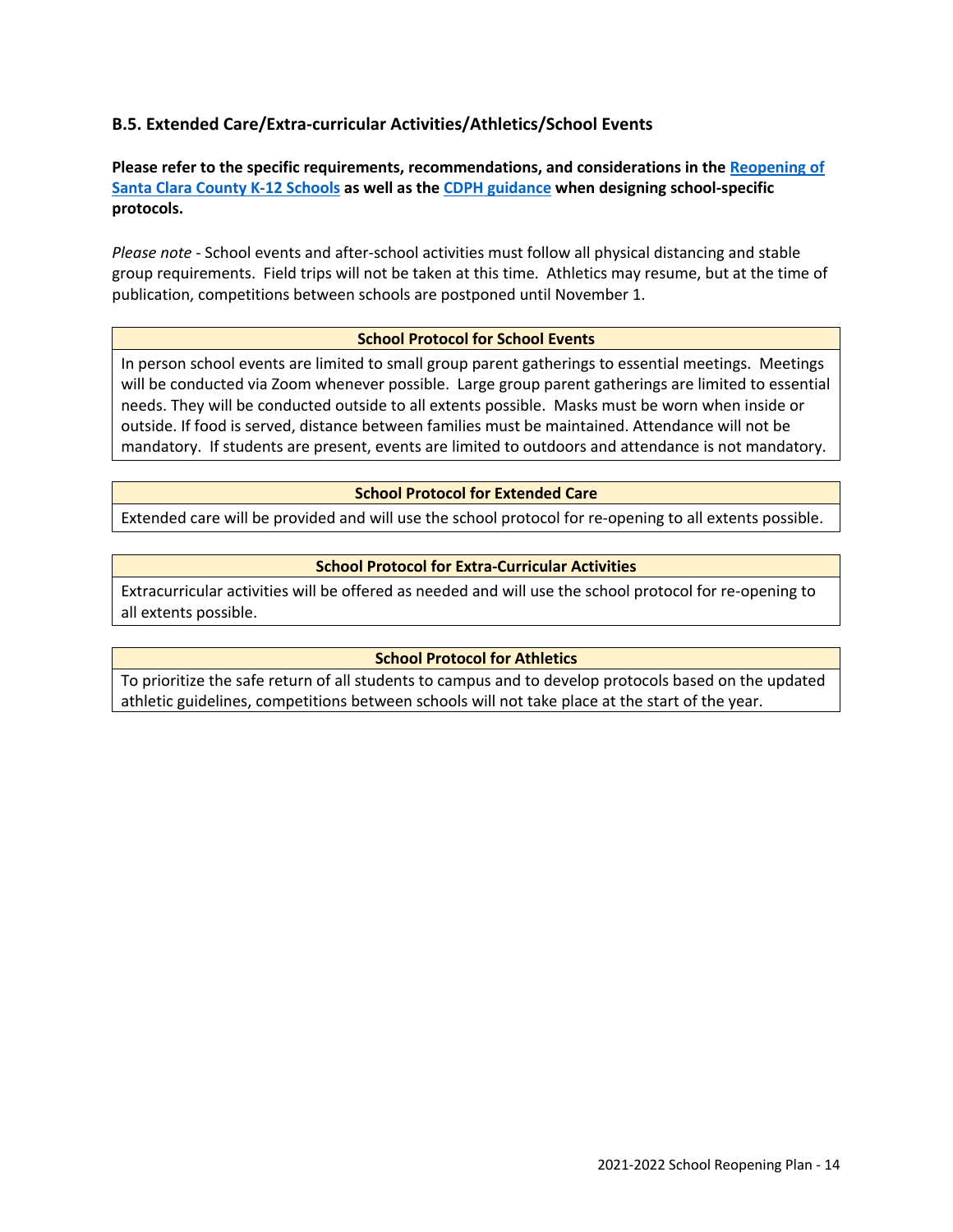# **C. Monitoring**

# **C.1. Health Screenings**

All employees, students, and visitors must be screened prior to entering the school campus each day. This screening should include a questionnaire (as of July 8, 2020, SCC does not require a temperature check). If an employee, student, or visitor answers affirmative to any of the screening questions, he/she may not enter the school building and should leave the campus immediately.

Staff and students' parents or guardians will conduct symptom screening at-home, prior to arrival. Symptom screenings do not need to be performed by a nurse or other health professional.

A record of daily admittance/non-admittance should be kept on file at the school.

The school will use the Santa Clara County recommended Screening Questions outlined in the figure to the right.

# **Please refer to the specific requirements, recommendations, and considerations in the**



**Reopening of Santa Clara County K-12 Schools as well as the CDPH guidance when designing schoolspecific protocols.**

# **School Protocols for Health Screenings**

Visitors

- Verbal health screening with responses recorded by front office staff in a log of visitors.
- Only visitors for essential needs will be allowed on campus.

Students

• ParentSquare health screening to be completed by 7:45 a.m. prior to arrival at school.

Temperature screening of students and staff is not required. However, if a staff member or student feels ill a temperature screening will be performed with a contactless thermometer. Students or staff with any identified COVID-19 symptoms and/or a temperature of 100.0 or higher will be sent home immediately until testing and/or medical evaluation has been conducted.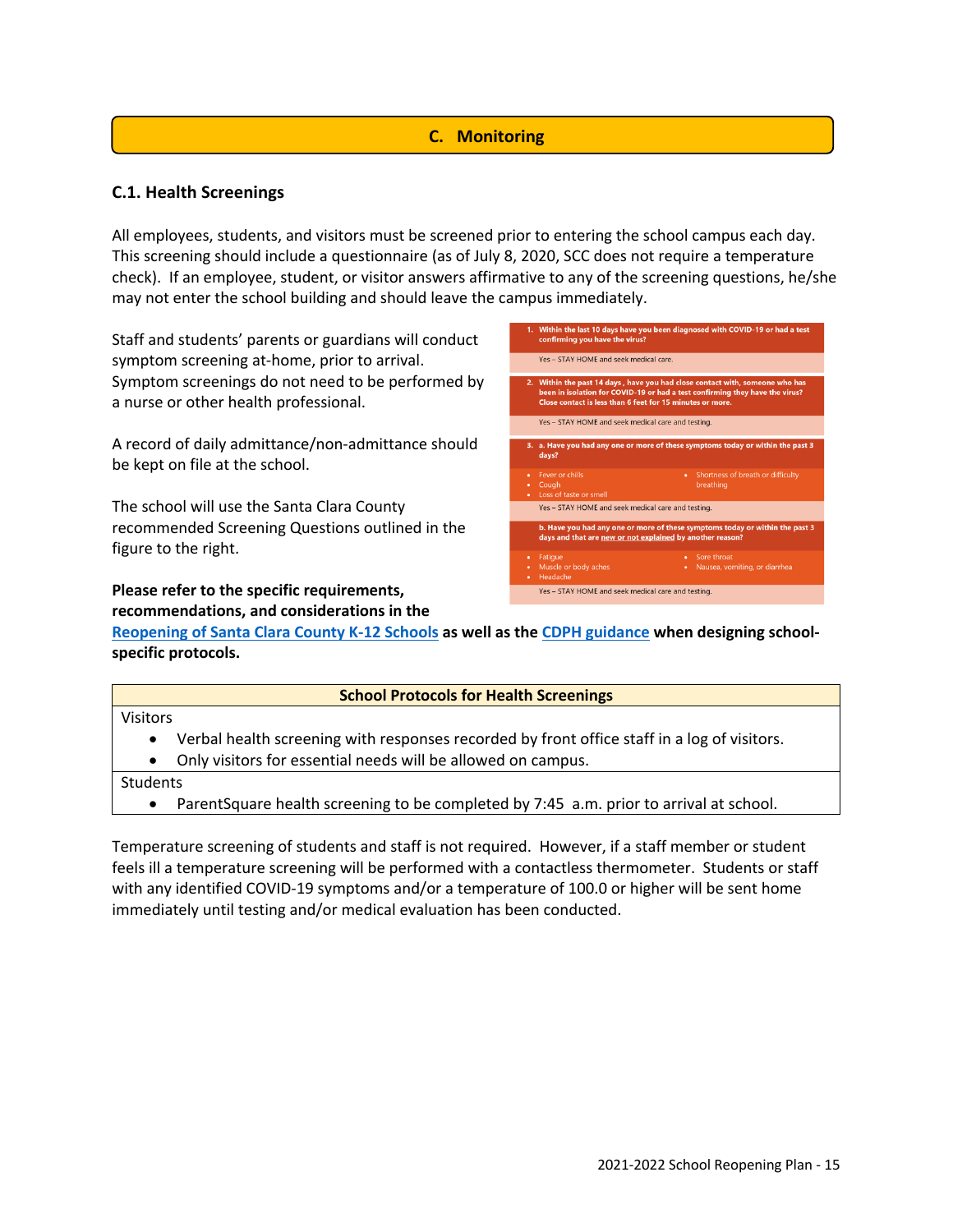# **C.2. COVID-19 Testing and Reporting**

# **As of August 7, 2020, Santa Clara County requires the following protocol for all schools:**

Require students and staff to get tested as soon as possible after they develop one or more COVID-19 symptoms or if one of their household members or non-household close contacts tested positive for COVID-19.

- Positive test results:
	- $\circ$  Require that parents/guardians and staff notify school administration immediately if the student or staff tested positive for COVID-19 or if one of their household members or non-household close contacts tested positive for COVID-19.
	- $\circ$  Upon receiving notification that staff or a student has tested positive for COVID-19 or been in close contact with a COVID-19 case, take actions as required in *Section 3* (Part D of the Plan) below.
- Negative test results:
	- o Symptomatic students or staff who test negative for COVID-19 should remain home until at least 72 hours after resolution of fever (if any) and improvement in other symptoms.
	- o Asymptomatic non-household close contacts to a COVID-19 case should remain at home for a total of 14 days from date of last exposure even if they test negative.
	- $\circ$  Asymptomatic household contacts should remain at home until 14 days after the COVID-19 positive household member completes their isolation.
	- $\circ$  Documentation of negative test results must be provided to school administration.
		- § (SCC Recommendation) In lieu of a negative test result, allow symptomatic students and staff to return to work/school with a medical note by a physician that provides alternative explanation for symptoms and reason for not ordering COVID-19 testing.

## **Surveillance Testing**

In compliance with the California Department of Public Health Guidelines, all school staff who have contact with students or other staff will participate in surveillance testing. Surveillance testing is recommended when case rates rise in a community.

Based on our current case rates, the following measures will be required:

- Baseline surveillance testing of all employees prior to students return to campus
- Monthly surveillance testing of all employees who are fully vaccinated
- Weekly surveillance testing of all employees who are unvaccinated or who declined to state their vaccination status
- Surveillance testing requirements may be modified in the future based on changes in case rates.

Staff may be tested by their primary health care provider or at one of the community testing sites. A listing of community sites can be found at www.sccfreetest.org.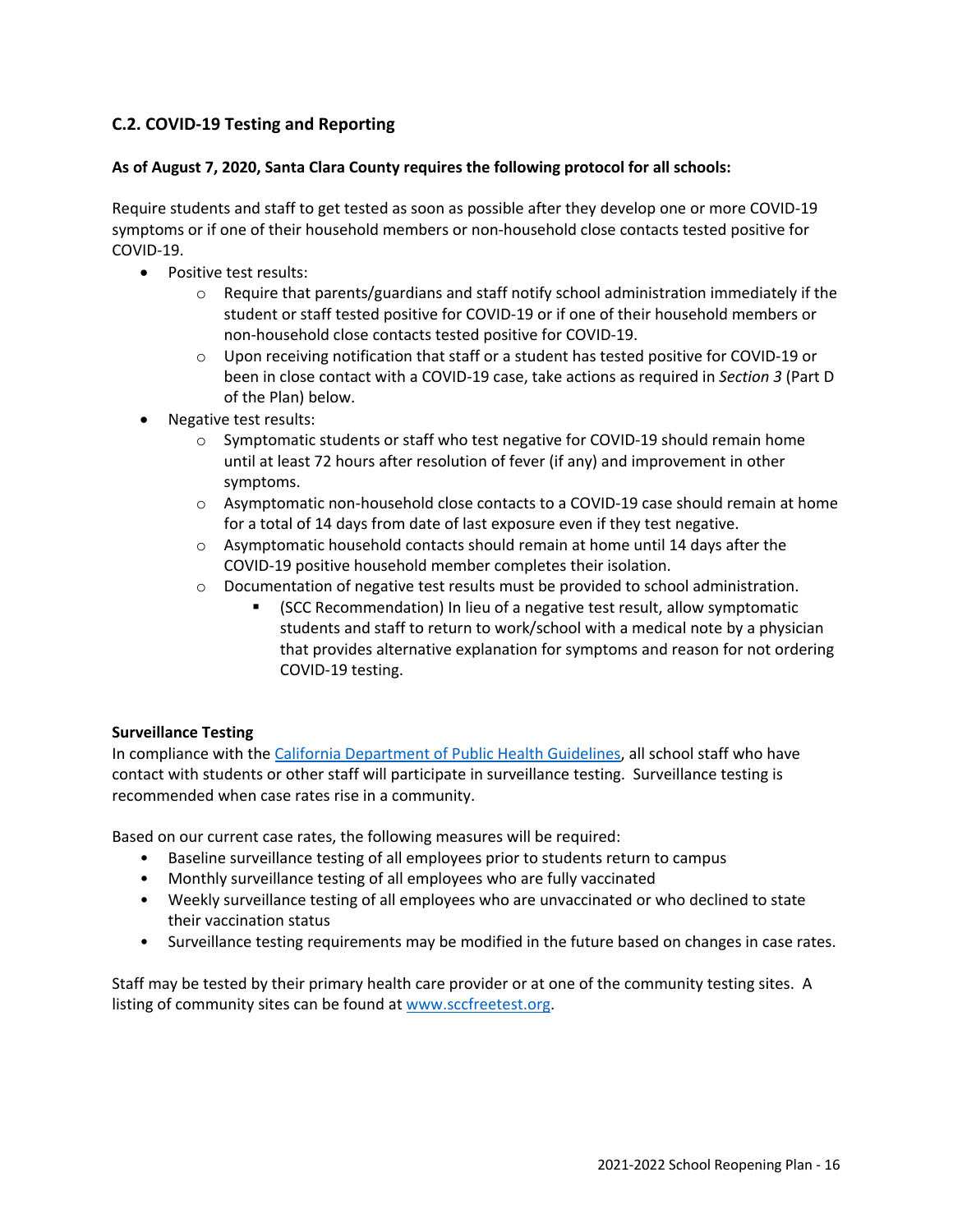# **D. Response to Suspected or Confirmed Cases and Close Contacts**

## **As of August 7, 2020, Santa Clara County requires the following protocol for all schools:**

• Please note that this guidance may be updated by the County, and all schools must remain in compliance with the most recent County orders.

## **Suspected COVID-19 Case(s) Response:**

- Staff calls front office and front office staff meets student who exhibits COVID-19 symptoms outside the classroom door. Front office staff takes student's temperature with contactless thermometer and escorts student to the isolation area in front of the school office. If student has a temperature of 100.0 or higher student is instructed to receive COVID-19 testing.
- Staff who exhibits COVID-19 symptoms calls front office and meets front office staff at the isolation area in front of the school office. If staff has a temperature of 100.0 or higher staff is instructed to receive COVID-19 testing.
- Any students or staff exhibiting symptoms will immediately be required to wear a face covering and wait in an isolation area until they can be transported home or to a healthcare facility, as soon as practicable. For serious illness, 9-1-1 will be called without delay.

## **Confirmed COVID-19 Case(s) Response:**

- School administrators should notify the County of Santa Clara Public Health Department immediately of any positive COVID-19 case by using the Education Case and Contact Reporting Portal. School administrator will provide the name, phone number, and email of the staff liaison to the County of Santa Clara Public Health Department. Notify all staff and families in the school community of any positive COVID-19 case while maintaining confidentiality as required by state and federal laws. Information concerning confidentiality can be found here.
- Close off areas used by any sick person and do not use before cleaning and disinfection. To reduce risk of exposure, wait 24 hours before you clean and disinfect. If it is not possible to wait 24 hours, wait as long as practicable. Ensure a safe and correct application of disinfectants using personal protective equipment and ventilation.
- If stable classroom groups have been maintained: All students and staff within the same classroom group as the confirmed COVID-19 case should be instructed to get COVID-19 testing around 7 days after the last exposure to the case and remain quarantined at home for 14 days.
- For middle schools/junior high schools, or any settings in which stable classroom groups have NOT been maintained: Utilize class seating rosters and consultation with teachers/staff to identify close contacts to the confirmed COVID-19 case in all classrooms and on-campus activities. A close contact is someone who has been within six feet of the case for a prolonged period of time (at least 15 minutes) regardless of face covering use. Close contacts should be instructed to get COVID-19 testing around 7 days after the last exposure to the case and should remain quarantined at home for 14 days.
- For all settings: Provide information regarding close contacts to the County of Santa Clara Public Health Department via secure fax or email.
- Urge parents/guardians to notify any individuals or organizations with which their child has close contacts outside the school setting.
- No actions need to be taken for persons who have not had close contact with a confirmed COVID-19 case, and instead have had close contact with persons who were in direct contact.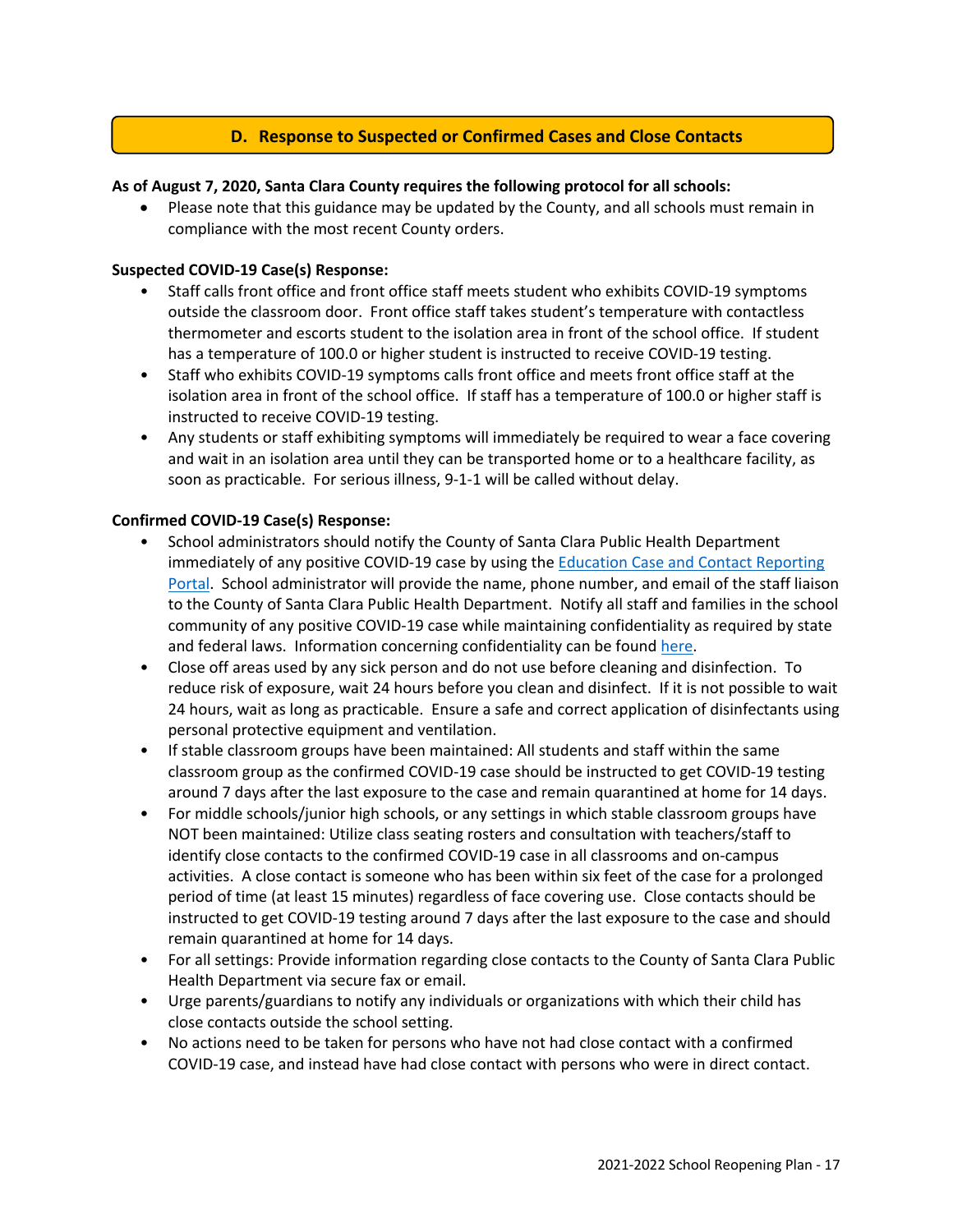# **Return to Campus after Testing:**

# **Positive test results**

- Symptomatic individuals who test positive for COVID-19 can return at least 10 days since symptoms first appeared AND at least 3 days with no fever AND improvement in other symptoms.
- Asymptomatic individuals who test positive for COVID-19 can return 10 days after their positive test result.

# **Negative test results**

- Symptomatic individuals, who are not close-contacts and who test negative for COVID-19 can return 72 hours after resolution of fever (if any) and improvement in symptoms.
	- Documentation of a negative test result should be provided to school administrators.
	- In lieu of a negative test result, allow students and staff to return to work with a medical note by a physician that provides alternative explanation for symptoms and reason for not ordering COVID-19 testing.
- Individuals who are close contacts to confirmed COVID-19 cases, who test negative at least 7 days after exposure, and remain asymptomatic, can return 14 days after the date of last exposure to the case. If a close contact continues to be exposed to a case during their isolation (e.g. household member), quarantine ends 14 days after the case's isolation period ends.

# **Communication Plan for Positive Cases**

In compliance with the Santa Clara County Public Health Department, the school will use the County communication protocols and templates for the following 3 scenarios:

- When a student or staff member in a stable group has been in close contact with a COVID-19 case
- When a student or staff member in a stable group tests positive for COVID-19
- When a student or staff member tests positive in a non-stable group setting

Privacy requirements for FERPA and HIPAA will be maintained.

## **Triggers for Transitioning to Distance Learning**

In compliance with the California Department of Public Health Guidelines, the school will consult with the Santa Clara County Public Health Department and the Diocese of San Jose Department of Catholic Schools to determine when a temporary transition to distance learning is necessary. This transition will typically last for 14 days. During this time, cleaning and disinfection of the school campus will occur. While decisions for transitioning to distance learning will be made in consultation (taking into account local health conditions, geographic location, size of the campus, etc.), the decisions will be based on the following general guidelines from the California Department of Public Health:

| <b>Reported Positive Cases of COVID-19</b>                   | Action                                        |
|--------------------------------------------------------------|-----------------------------------------------|
| 1+ staff/student in a stable group                           | Stable group transitions to Distance Learning |
| 5% of staff/students in a school<br>(within a 14-day period) | School transitions to Distance Learning       |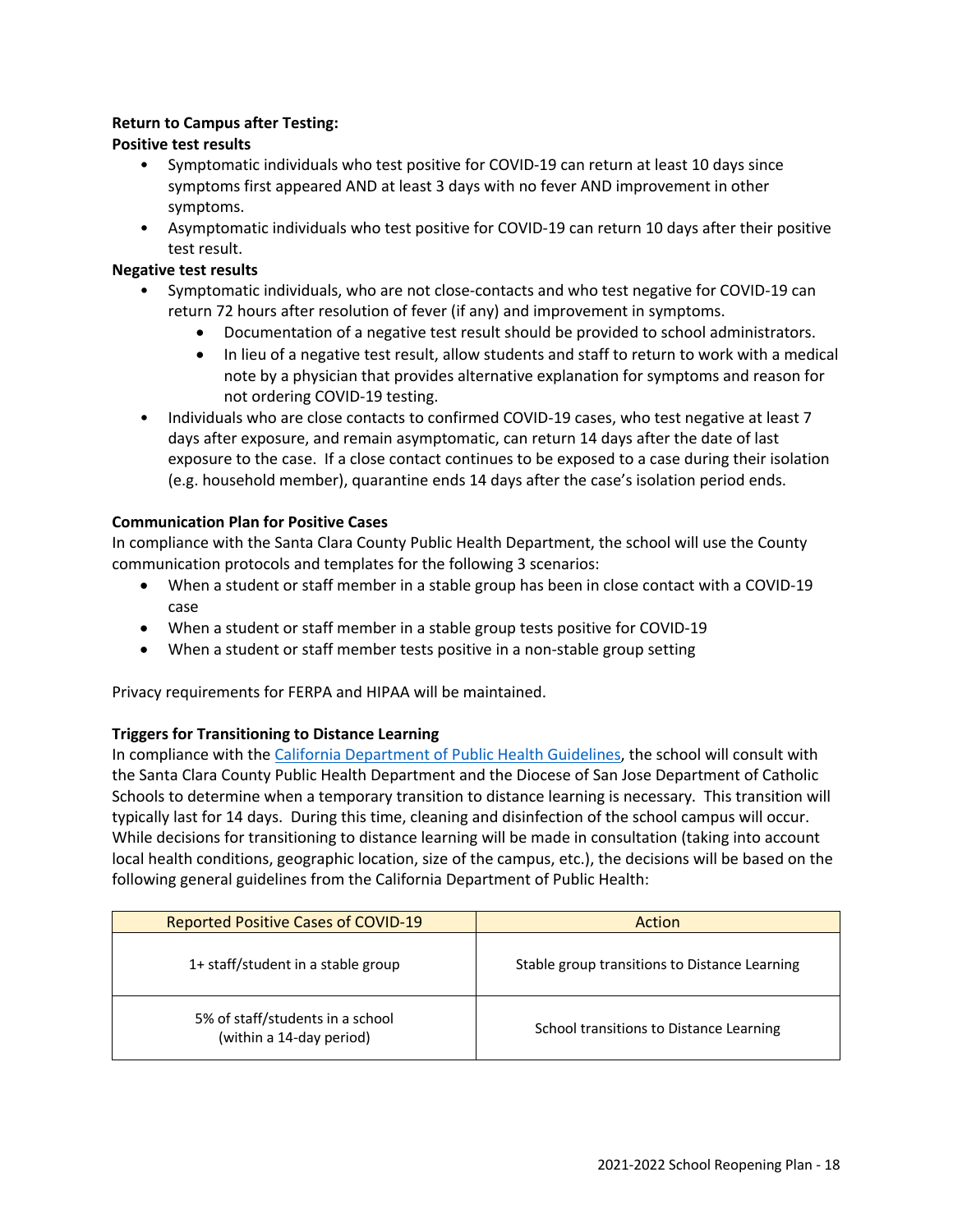| 25% of elementary schools within the Diocese<br>transition to Distance Learning as a result of the above<br>(within a 14-day period) | All elementary schools within the Diocese transition to<br>Distance Learning |  |  |
|--------------------------------------------------------------------------------------------------------------------------------------|------------------------------------------------------------------------------|--|--|
| <b>E.</b> Reopening Learning Plan                                                                                                    |                                                                              |  |  |

Details regarding the school learning plan can be requested through the school office.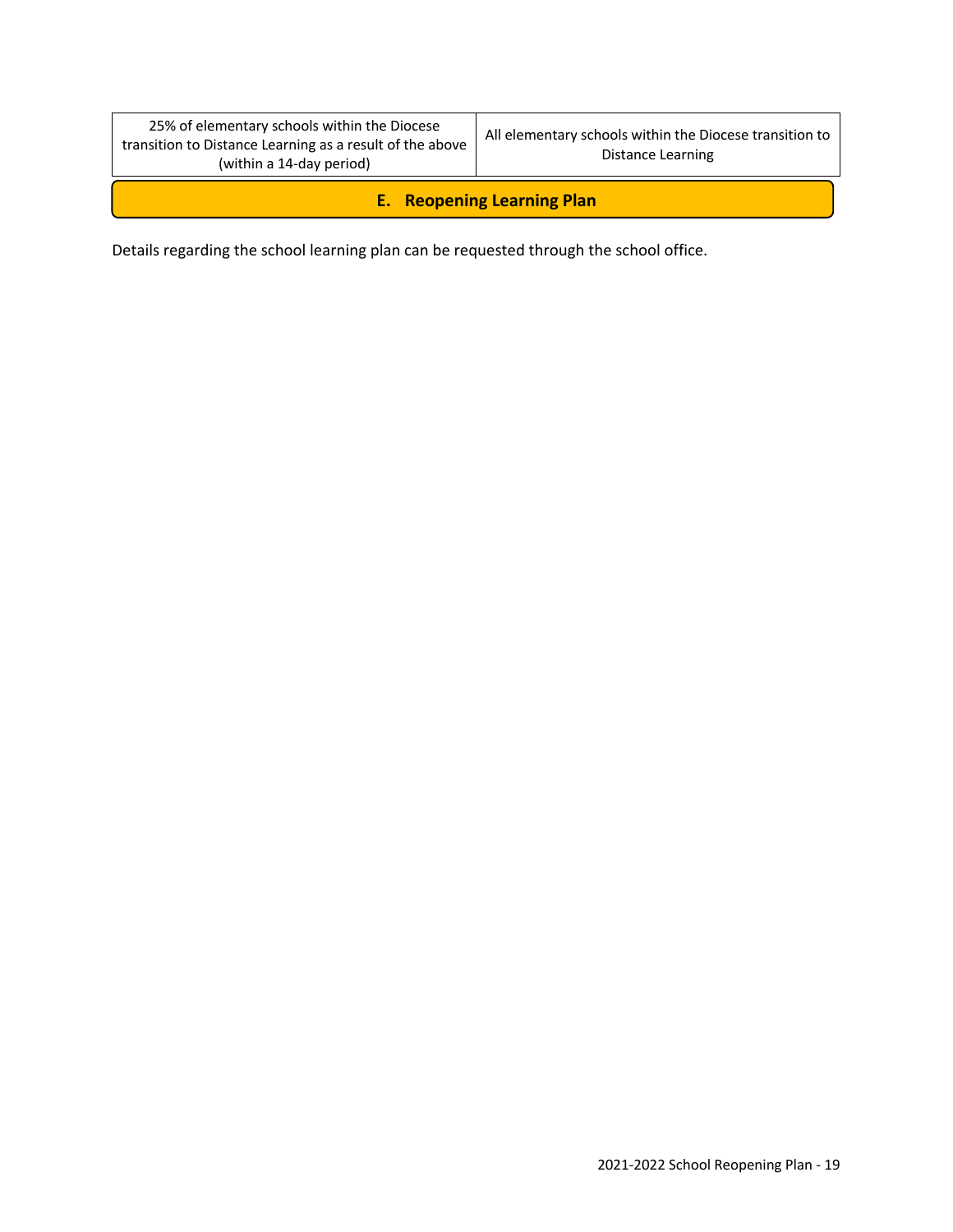# **F. Distance Learning Plan**

The distance learning plan has been developed in tandem with the school reopening plan. Both the on campus and distance learning options will be available to families. Families can freely move from the on-campus option to the distance learning option. Families can only move from distance learning to the on-campus option in windows, as follows. The first opportunity is scheduled for December 1, 2021. An additional entry point is scheduled for March 16, 2022. The dates and number of entry points are subject to change. Once all children aged 5-11 are eligible to receive the vaccine the distance learning plan terminate.

The distance learning plan has been created to emulate the school day between the hours of 8:15 a.m. and 3:00 p.m. and will be a live stream of the classroom when on-campus learning returns. All curricular and co-curricular classes will be offered.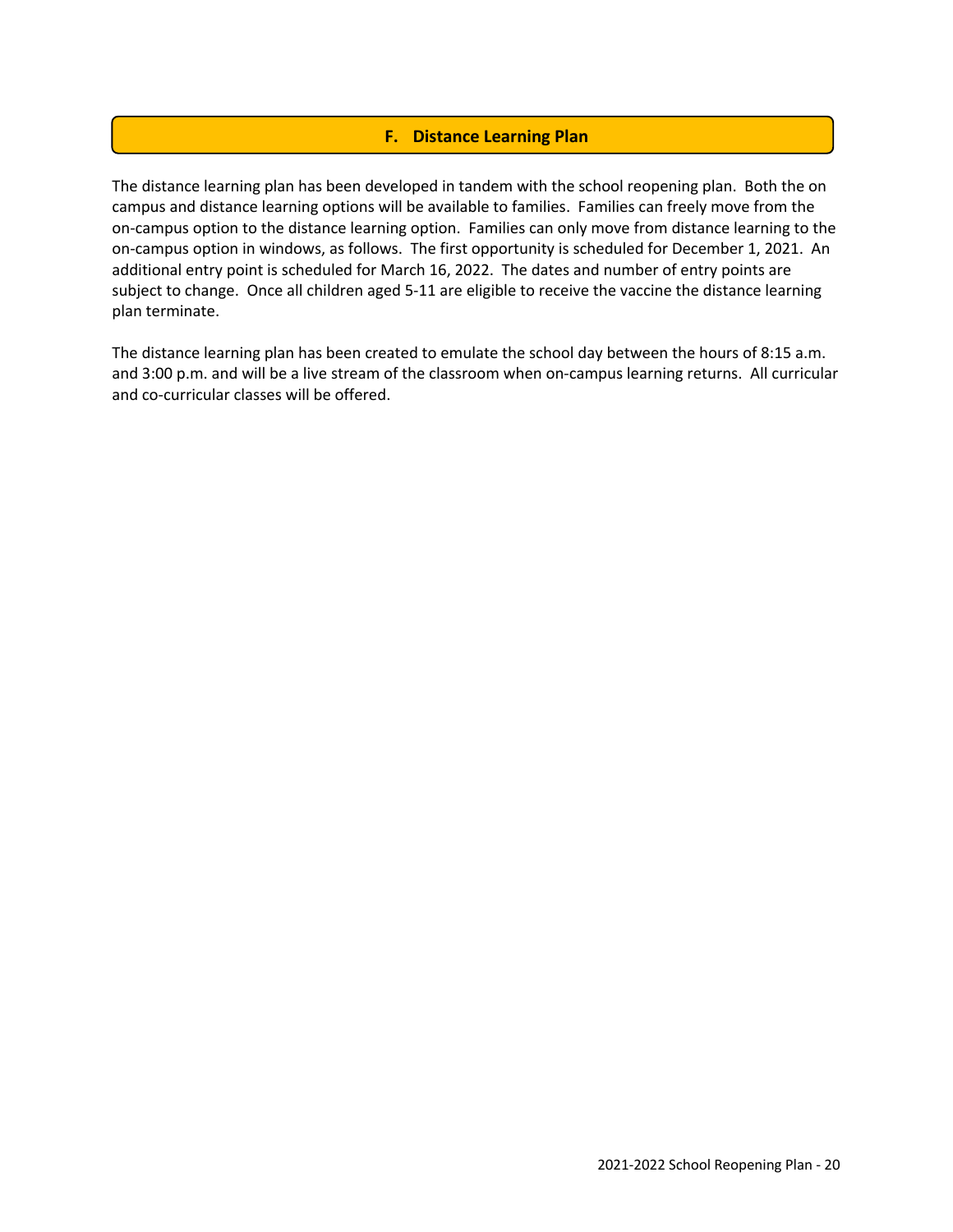# **G. Communication Plan**

ParentSquare has been the main communication tool about the reopening plan and soliciting feedback. It is a web application that reaches faculty, staff, parents, and friends of SJC. In addition, surveys about distance learning where given to families in April and June. Families also had an opportunity to complete a survey about distance learning for the Department of Catholic Schools. Overwhelming, parents wanted a distance option and an on-campus option. ParentSquare does have a polling feature and Google Forms have also been used to solicit feedback from families. ParentSquare also has a public comment section where parents can ask questions and the school (or other parents) can answer the questions. ParentSquare communications come out regularly on Tuesdays and Fridays. Emergency messages are sent instantly as needed.

# **Staff Training**

All staff and volunteers participate in the online Diocesan Reopening Training, which outlines the guidelines for mitigating the spread of COVID-19 and maintaining a healthy work environment.

The school will also complete the following to train staff on the school-specific protocols:

- Training will be provided for all staff on all protocols prior to the return of students to campus via videoconference.
- Training will be provided as videos for parents to learn about our reopening protocols prior to the return of students on campus.
- Training will be provided as videos for student to learn about our reopening protocols prior to the return of students on campus.
- This reopening document will be shared with all staff members and families prior to the return of students on campus.
- On the first day when students return to campus and during the first few weeks of being reopened, staff will teach students about the reopening protocols, live in person.
- As students are added to the stable groups on the windows listed in this document, additional training before their arrival and during their first weeks will be provided to the students and parents.